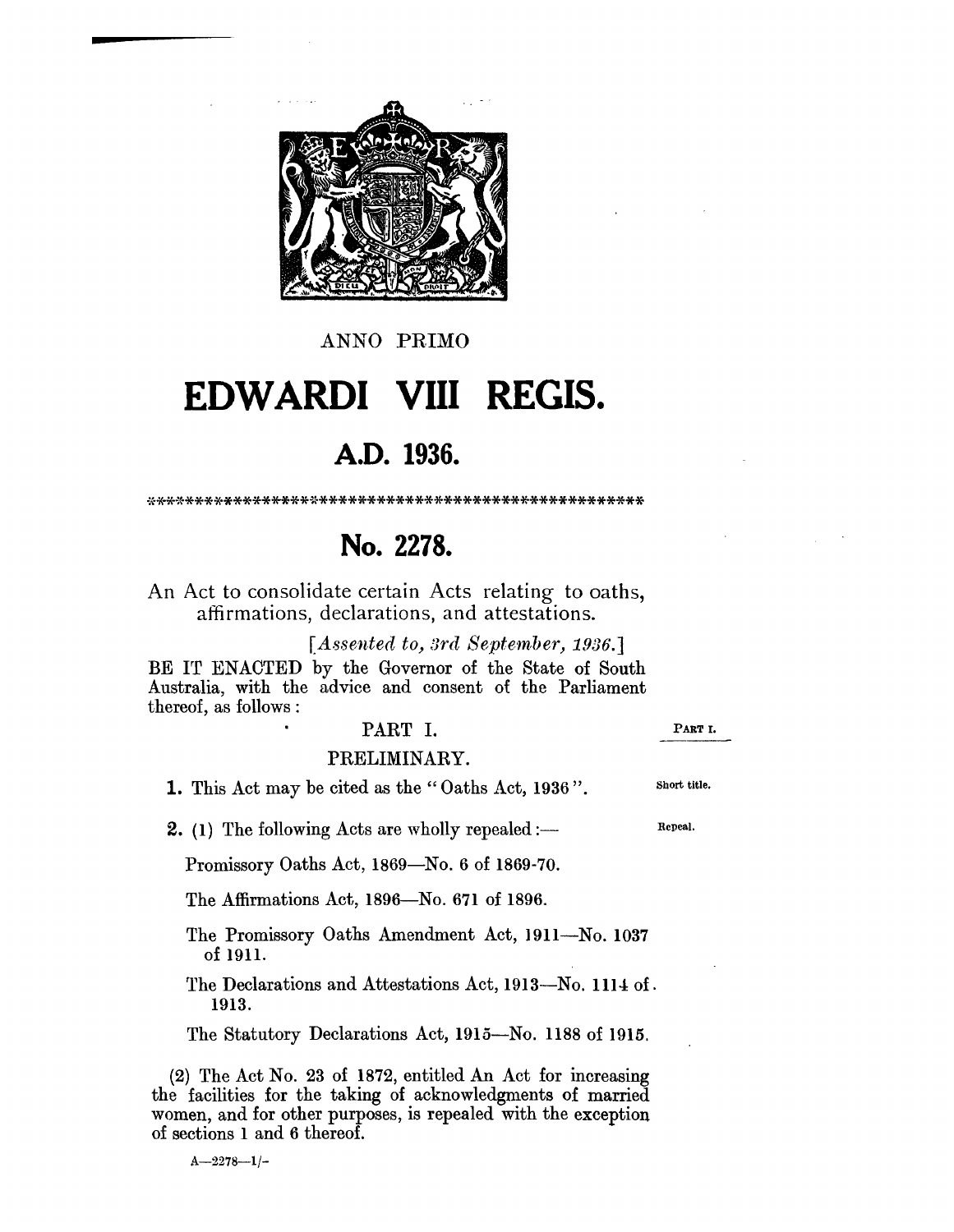| PART I.          | Oaths $Act.\rightarrow 1936.$                                                                     |  |  |
|------------------|---------------------------------------------------------------------------------------------------|--|--|
| Division of Act. | <b>3.</b> This Act is divided into Parts as follows :-                                            |  |  |
|                  | PART I. -- Preliminary: Sections 1 to 3.                                                          |  |  |
|                  | PART II.—Promissory oaths and declarations: Sections<br>4 to 22.                                  |  |  |
|                  | PART III.—Statutory declarations: Sections 23 to 27.                                              |  |  |
|                  | PART IV.—Commissioners for taking affidavits: Sections<br>28 to 31.                               |  |  |
|                  | PART v. - Appointment of persons to take declarations<br>and attest documents: Sections 32 to 36. |  |  |

PART II.

# PART II.

# PROMISSORY OATHS AND DECLARATIONS.

Interpretation.

**4.** In this Part, unless the contrary intention appears :-" judicial oath" means the oath prescribed by section 11 :

"oath of allegiance" means the oath prescribed by section 8:

"oath of fidelity" means the oath prescribed by section 10:

" official oath" means the oath prescribed by section 9.

 $\mathbf{b}_{\text{taken by the  
factor by the  
Governor.}}$  **5.** (1) The Governor, as soon as may be after his acceptance of<br> $\mathbf{b}_{\text{overnor}}$  office, shall take the oath of allegiance and the official oath in Governor. C office, shall take the oath of allegiance and the official oath in  $\frac{6}{100}$ ,  $\frac{1860 \cdot 70}{1000}$ , s. 5. the presence of the Chief Justice or the Acting Chief Justice the presence of the Chief Justice or the Acting Chief Justice of the State,

> (2) The Master of the Supreme Court or the associate to the Chief Justice or Acting Chief Justice, as the case may be, shall tender those oaths to the Governor.

Oaths to be<br>taken by<br>members of the<br>Executive

**6.** (1) Every member of the Executive Council, as soon as members of the may be after his acceptance of office, shall take the oath of fidelity in the council. Council. allegiance, the official oath and the oath of fidelity, in the  $\alpha$ , 1869-70.  $\frac{6}{5}$ ,  $\frac{1}{5}$ ,  $\frac{7}{7}$ , and presence of the Governor in Council.

> (2) The Clerk of the Executive Council shall tender those oaths to the members of the Executive Council.

Oaths to be<br>taken by<br>judicial officers. 6, 1869-70, s. 6,<br>and Schedule.

7. (1) The following officers, namely, the Chief Justice and every puisne judge of the Supreme Court, the Judge in Insolvency, every special magistrate and every justice of the peace shaH as soon as may be after his acceptance of office take the oath of allegiance and the judicial oath.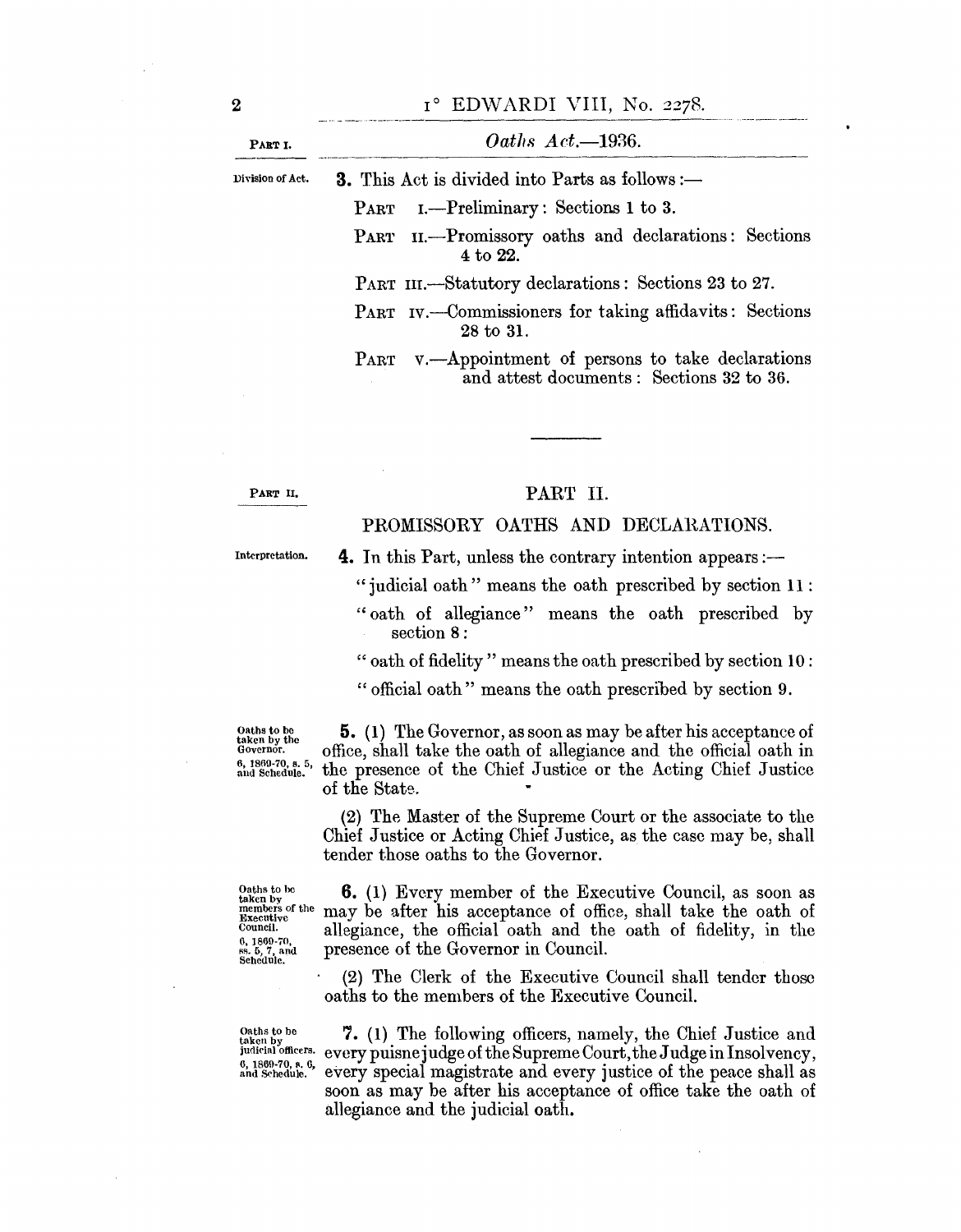*Oath8 Act.-1936.* 

 $(2)$  The oaths to be taken under this section by the Chief .J ustice or a puisne judge of the Supreme Court shall be tendered by the Clerk of the Executive Council and taken before the Governor in Council.

(3) The oaths to be taken under this section by the Judge in Insolvency or a Special Magistrate shall be taken before a Judge of the Supreme Court, either in open court or in chambers.

When the oath is taken in open court it shall be tendered by the Master of the Supreme Court or the Judge's Associate, and when it is taken in chambers, by the Judge before whom it is taken.

(4) The oaths to be taken under this section by a justice of the peace shall be taken in the manner prescribed by the Justices Act, 1921.

**8.** The oath of allegiance shall be in the following form :-Form of oath<br>of allegiance. I,  $\log \theta$  swear that I will be  $\frac{6,1869-70,8}{2}$ faithful and bear true allegiance to His Majesty, King Edward the Eighth, His Heirs and Successors, according to law. So HELP ME GOD!

**9.** The official oath shall be in the following form  $:$ I,  $\frac{1}{s}$ , do swear that I will well  $\frac{6}{s}$ ,  $\frac{1869-70}{s}$ and truly serve His Majesty King Edward the Eighth, 1037, 1911, His Heirs and Successors, according to law, in the office of . So HELP ME GOD!

**10.** The oath of fidelity shall be in the following form :-

I, being chosen and admitted of His Majesty's Executive  $\frac{6}{8}$ , 1869-70, Council in the State of South Australia, do swear that I will, to the best of my judgment, and at all times when thereto required, freely give my counsel and advice to the Governor, for the time being, for the good management of the public affairs of the said State; that I will not directly nor indirectly reveal such matters as shall be debated in Council, and committed to my secrecy, but that I will in all things be a true and faithful Councillor. So HELP ME GOD!

**11.** The judicial oath shall be in the following form  $:$   $\rightarrow$ , do swear that I will well  $\frac{6}{5}$ , 1869-70,

and truly serve Our Sovereign Lord King Edward the 1037, 1911, Eighth, His Heirs and Successors, according to law, in the office of , and I will do right to all manner of people after the laws and usages of this State, without fear or favour, affection or illwill. So HELP ME GOD!

Form of<br>judicial oath.

 $\tau_{\rm c}$  , so (i.e.  $z$ 

Form of<br>official oath.

Form of oath<br>of fidelity.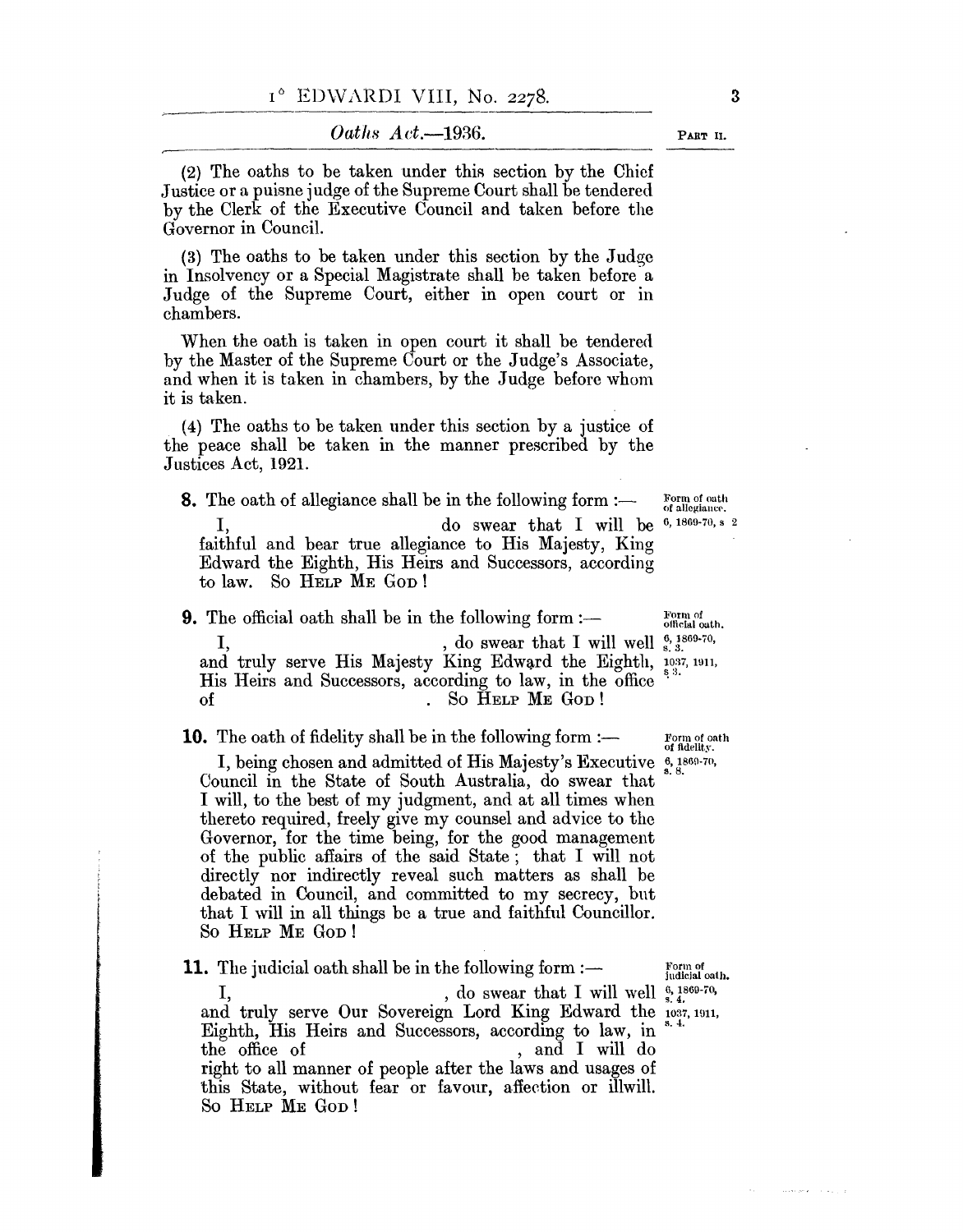PART II.

#### *Oaths Act.-1936.*

Use of name of Sovereign for the time being. 6, 1869-70, s.ll. 1037, 1911, **s.5.** 

**12.** Every reference in any form of oath prescribed by this Part to His Majesty King Edward the Eighth shall be altered from time to time as occasion requires by substituting the name of the Sovereign of the United Kingdom of Great Britain and Northern Ireland for the time being.

#### *Affirmations.*

Affirmation in lieu of oath. 671, 1896, s\_ 2\_

**13.** Any person may make an affirmation in lieu of taking the oath required by the Constitution Act, 1934, or any oath of allegiance, official oath, oath of fidelity, or judicial oath.

Form of affirmation. 671, 1896, s. 3.

Persons entitled to take affirmations. 671, 1896, s. 4.

Penalty on not taking prescribed oath.

6, 1869-70, s.9.

14. Every affirmation shall commence "I, do truly and solemnly affirm" and shall proceed in the same words as the oath required or permitted by law under the same circumstances, omitting all words of imprecation or calling to witness, and the attestation of any affirmation in writing may be in the same words as the jurat of an affidavit substituting the word " affirmed " for the word " sworn".

**15.** Every person authorised to administer an oath shall have authority to take an affirmation.

**16.** If any person declines or neglects when any oath or affirmation required to be taken by him under this Part is duly tendered, to take such oath or make such affirmation, he shall, if he has already entered on the office in relation to which the oath or affirmation is required vacate that office, and if he has not entered on that office he shall be disqualified from entering on it, but no person shall be compelled in respect of the same appointment to the same office to take an oath or make an affirmation under this Part more than once.

#### *Abolition of certain Oaths.*

Prohibition on use of oath of allegiance. 6,1869-70. 8.10.

17'. Notwithstanding any Act, charter, or custom, no person shall be required or authorised to take the oath of allegiance or any oath substituted for that oath or to make any affirmation or declaration to the like effect of that oath, except in a case where this Part or some other Act of the State expressly so requires.

Substitution of declarations for oaths. 6,1869-70, s. 13, II., III.,<br>and IV.

**18.** (1) Where in any case not otherwise provided for by this Part an oath is required to be taken by any person on or as a condition of admission to membership, fellowship, or participation in the privileges of any body corporate, society, or company, or on or as a condition of accepting any employment or office a declaration shall be taken in lieu of that oath to the like effect in all respects as that oath.

4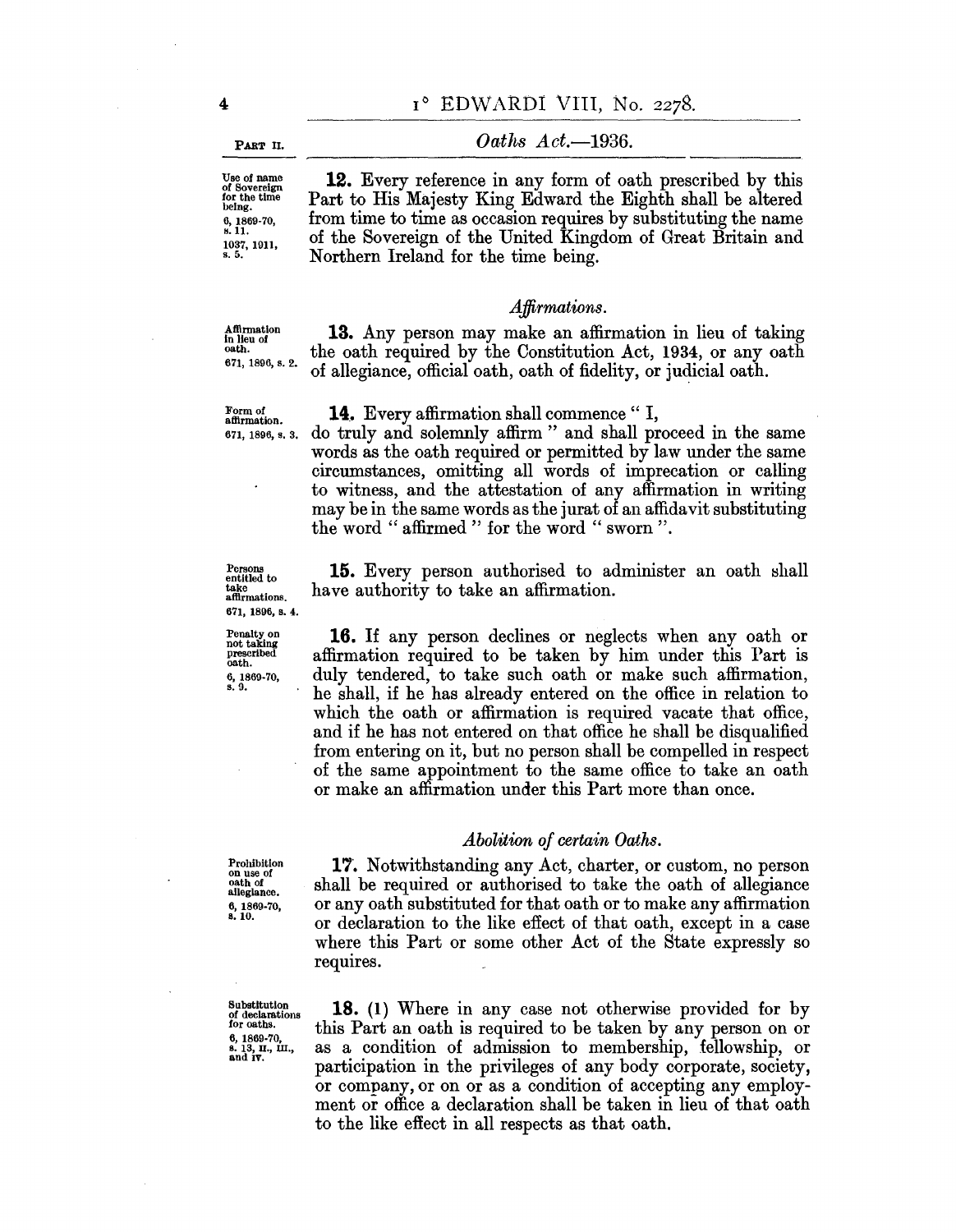| $I^6$ EDWARDI VIII, No. 2278. |  |  |  |
|-------------------------------|--|--|--|
|-------------------------------|--|--|--|

|                                                                                                                | Oaths $Act. - 1936.$ |
|----------------------------------------------------------------------------------------------------------------|----------------------|
| the column construction of the column of the column of the column of the column of the column of the column of |                      |

(2) A declaration in pursuance of this section shall have the same effect in all respects as the oath for which the declaration is substituted would have had if this Part had not been passed.

**19.** If any person required by this Part to make a declaration instead of an oath declines or neglects to make that declaration, instead of an oath declines or neglects to make that declaration, declaration as required by the shall be subject to the same penalties and disabilities (if any) this Part. as he would have been subject to for declining or neglecting  $\frac{6}{5}$ ,  $\frac{1869-70}{14}$ , to take the oath for which that declaration is substituted. Effect of not making

**20.** Where a declaration is substituted for an oath under this Part any person who but for the enactment of this Part would have had power to alter that oath or to substitute another  $\frac{6}{8}$ ,  $\frac{1869-70}{17}$ , oath in its place, may exercise the like power with regard to the substituted declaration. Saving of<br>power to alter<br>declaration.

#### *Saving Provisions.*

**21.** Nothing in this Part shall affect-

Cf. 6, 1869·70, s.15.

- (a) the Constitution Act, 1934, or any Act specially requiring any particular form of oath to be taken:
- (b) any oath required or authorised by any Act to be taken or made for the purpose of attesting any fact or verifying any account or document:
- (c) any oath required to be taken by any juror, witness, or other person pursuant to any Act or custom as preliminary to or in the course of any civil, military, criminal, or other trial, or any inquest or proceedings of a judicial nature, any arbitration or any proceedings before a Committee of either House of Parliament, or before any Commissioner, or other special tribunal appointed by the Governor.

**22.** Where but for the enactment of this Part, the taking saving of of any oath would be a condition precedent or subsequent to dependent<br>the attainment by any person of any office, privilege, exemption, an oath. or other benefit and that person is by this Act prevented from  $\frac{6}{8}$ , 1809-70, fulfilling that condition he shall, nevertheless, on complying with any other conditions attached to the attainment of such office, privilege, or other benefit be entitled thereto as if the condition relating to that oath and any direction as to the certificate or registration of the taking of that oath or otherwise had been fulfilled and performed.

PART 11.

5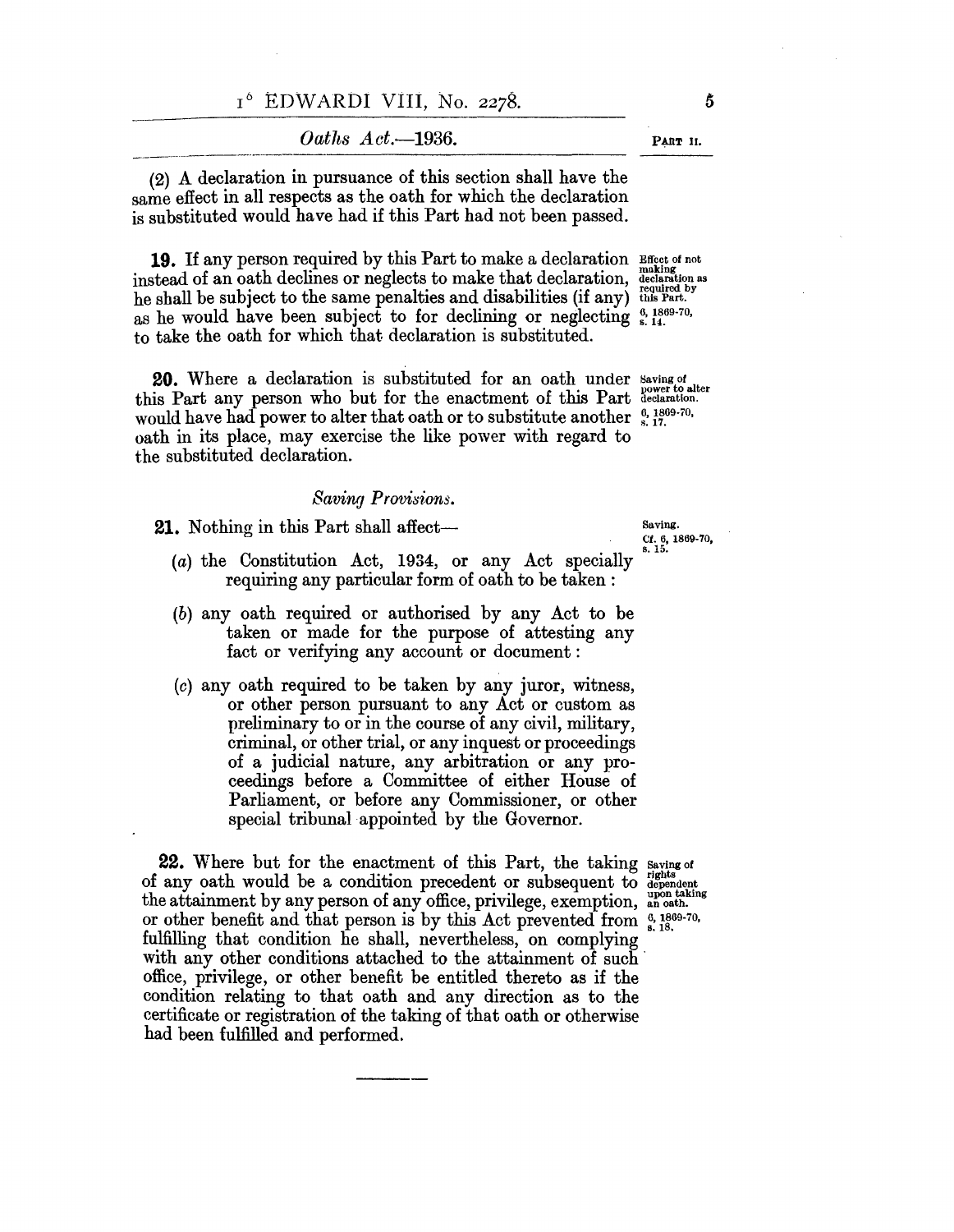PART m.

## *Oaths Act.*-1936.

# PART III.

### STATUTORY DECLARATIONS

Operation of the Imperial Act, 5 and 6, Wm. 4, c. 62. 1188,1915, s. 2 (2).

Part not to apply to oaths in judicial proceedings. U.K. 5 and 6,<br>Wm. 4, c. 62,<br>s. 7. 1188,1915, s.3. Declaration In lieu of oath. U.K. 5 and 6, Wm. 4, c. 62, s.18. 1188,1915, s.4.

**23.** The enactment of this Part shall not affect the operation within the State of the Act of the Imperial Parliament, 5 and 6, William 4, chapter 62 (commonly called the Statutory Declarations Act, 1835), except in so far as the provisions of this Part are inconsistent with the provisions of that Act.

**24.** This Part does not apply to any oath, affirmation, or affidavit which may be made or taken, or be required to be made or taken, in any judicial proceedings in any court of justice, or in any proceeding for or by way of summary conviction before any justice.

**25.** It shall be lawful for any justice or notary public, or any officer by law authorised to administer an oath or affirmation, to take the declaration of any person voluntarily making the same before him in the following form  $:$ 

I, do solemnly and sincerely declare that . And I make this solemn declaration conscientiously believing the same to be true, and by virtue of the provisions of the Oaths Act, 1936.

Fees on taking of oath. U.K. 5 and 6, Wm. 4, c. 62, s.19. 1188,1915, s.5.

False declaration. 787, 1902, s. 2. 1188,1915, s.6.

**26.** Whenever a declaration is made under this Part in lieu of an oath or affirmation, all (if any) such fees as would have been payable if the oath or affirmation had been taken, shall be payable.

27. Any person who wilfully and corruptly makes any declaration by virtue of this Part, knowing that declaration to be untrue in any material particular, shall be guilty of a misdemeanour, and shall be liable, upon conviction thereof, to be imprisoned for any term not exceeding four years, with hard labour.

PART IV.

### PART IV.

### COMMISSIONERS FOR TAKING AFFIDAVITS.

Appointment<br>of Commis-<br>sioners for<br>affidavits. 23, 1872, s. 2.

**28.** (1) The Governor may appoint any justice, practitioner of the Supreme Court, or clerk of a local court, to be a Commissioner for taking affidavits in the Supreme Court, and may revoke any such appointment at pleasure.

(2) EvelY person so appointed shall have all the powers and duties which a Commissioner for taking affidavits has; and every affidavit, declaration, and affirmation taken by any such person shall be as valid and effectual as if it had been

G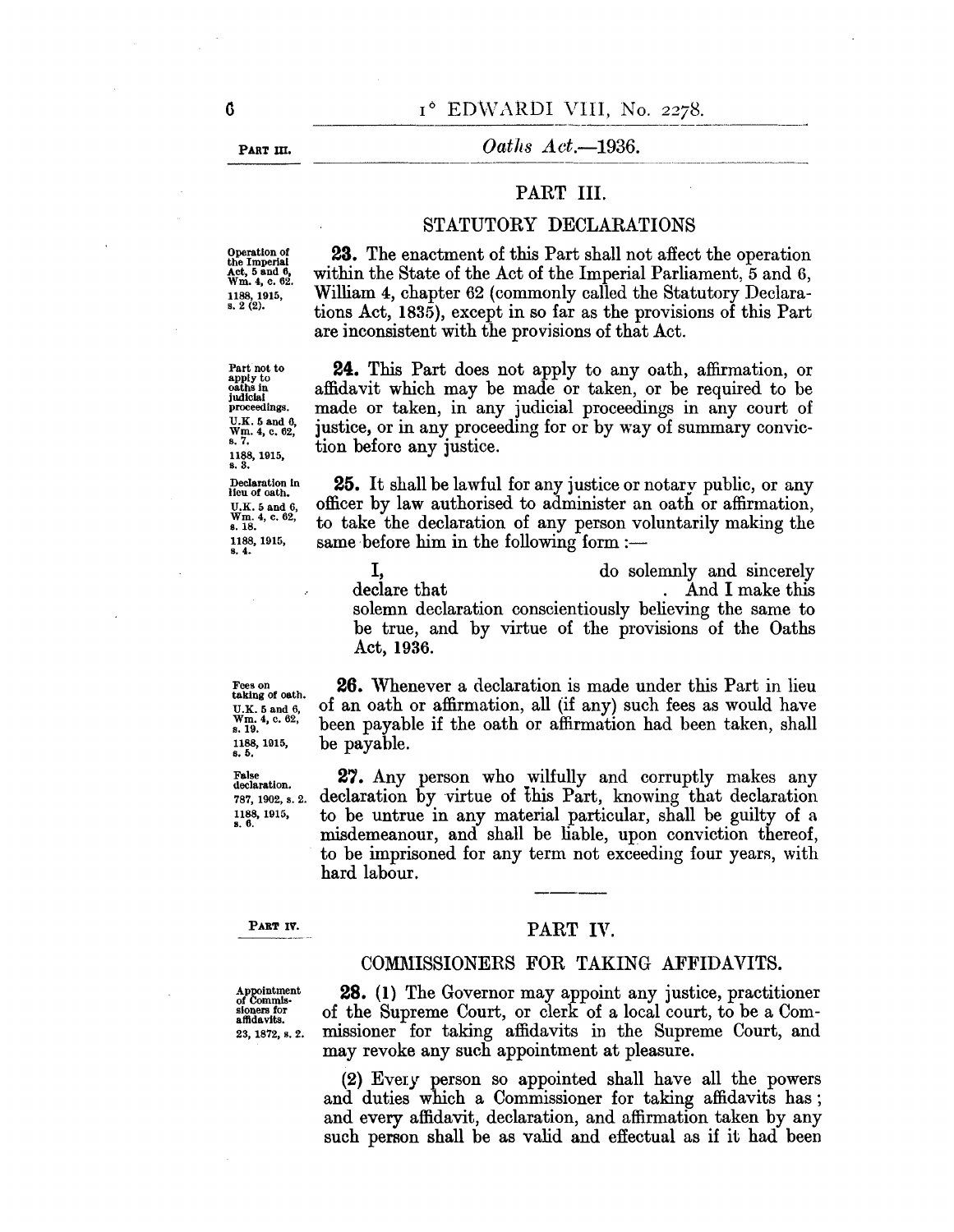taken before the Supreme Court: Provided, that where an affidavit, declaration, or affirmation is taken before the clerk of a local court, the signature of the clerk shall be authenticated by the seal of the local court.

**29.** Any person who wilfully swears, declares, or affirms Perjury. falsely in any affidavit, deposition, affirmation, or declaration, made under this Part or before any person appointed under this Part, shall be guilty of perjury and may be prosecuted accordingly. 23, 1872, s. 4.

**30.** Any person who wilfully takes any affidavit, affirmation, Improperly or declaration, not being lawfully authorised to do so, shall be affidavits, &c. guilty of a misdemeanour, and liable to imprisonment not 23,1872, s. 5. exceeding one year, or a fine not exceeding one hundred pounds.

**31.** The Supreme Court and the Judges, Master, and other supreme officers thereof shall take judicial notice of the signature of  $\frac{1}{4}$  take judicial b flucture interest strain takes judicial hource of the signature of takes did afficie of every person before whom affidavits, declarations, and affirma- signature and tions are by this Part authorised to be made, if that signature  $\frac{323}{23}$ ,  $\frac{1872}{1872}$ , s. 7. is subscribed to any affidavit, declaration or affirmation taken under this Part, and of the seal of any local court attached to any such affidavit, declaration, or affirmation.

# PART V.

,.

# APPOINTMENT OF PERSONS TO TAKE DECLARATIONS AND ATTEST DOCUMENTS.

**32.** In this Part—

**-**

lll4, 1913, s. 2.

PART V.

- " bank" means any company or firm which is publicly engaged in the State in the ordinary business of banking, and whose charter, letters patent, or deed of co-partnership and settlement has been registered and deposited in the office of the Registrar of Companies, pursuant to the Banking Companies Act, 1935, or any previous Act dealing with the same matter, and includes the Savings Bank of South Australia, and includes the Commonwealth Bank of Australia:
- "bank manager" means a person appointed to take charge of the head or any branch office in the State of a bank:
- " instrument" means any instrument or document in  $writing:$

PART IV.

7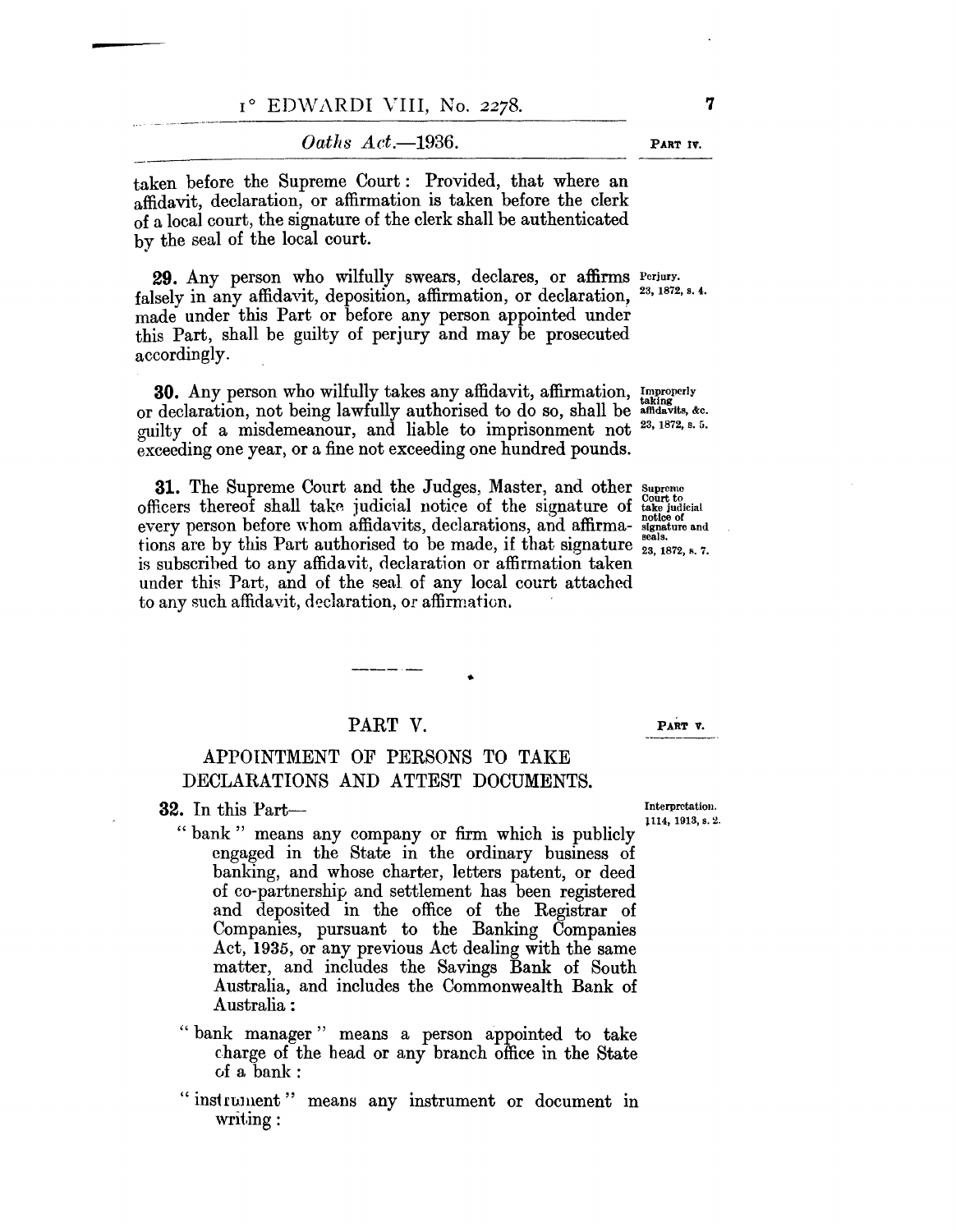PART V.

- " postmaster " means a person appointed to take charge of a post office in the State :
- "proclaimed" means appointed by the Governor by proclamation under this Part.

Appointment of persons to take declarations and attest<br>instruments. 1114, 1913, s.3.

**33.** (1) The Governor may, by proclamation, appoint such postmasters, bank managers, and members of the police force of the State as he deems proper to take declarations and attest the execution of instruments pursuant to this Part.

(2) The appointment of any person under this section shall be terminated by-

- $(a)$  his death;
- (b) his ceasing to be a postmaster, bank manager, or member of the said police force (according to the nature of the qualification by virtue of which he was appointed); or
- (c) the revocation of his appointment by the Governor by proclamation.

(3) Every proclamation made under this section, and notice of the termination by any means other than proclamation of any appointment made under this section, shall be published in the *Government Gazette.* 

**34.** Whenever by or under any Act it is provided—

Who may<br>take<br>declarations and attest instruments. 1114,1913, ~. 4.

- (a) that any declaration shall or may be made before a justice or before a justice or some other person or authority; or
- (b) that any instrument shall or may be signed or executed in the presence of, or be attested by, a justice or by a justice or some other person or authority,

that provision shall be deemed to be complied with if the declaration, is made before, or the instrument is signed or executed in the presence of or attested by (as the case may require), either-

- 1. a justice for the State, or, if the particular Act so permits, for any other State or country, or such other person or authority; or
- II. any proclaimed postmaster; or
- III. any proclaimed bank manager; or
- IV. any proclaimed member of the police force of the State:

Provided that, if the declaration is made before, or the instrument is signed or executed in the presence of or attested by, a proclaimed postmaster, bank manager, or member of the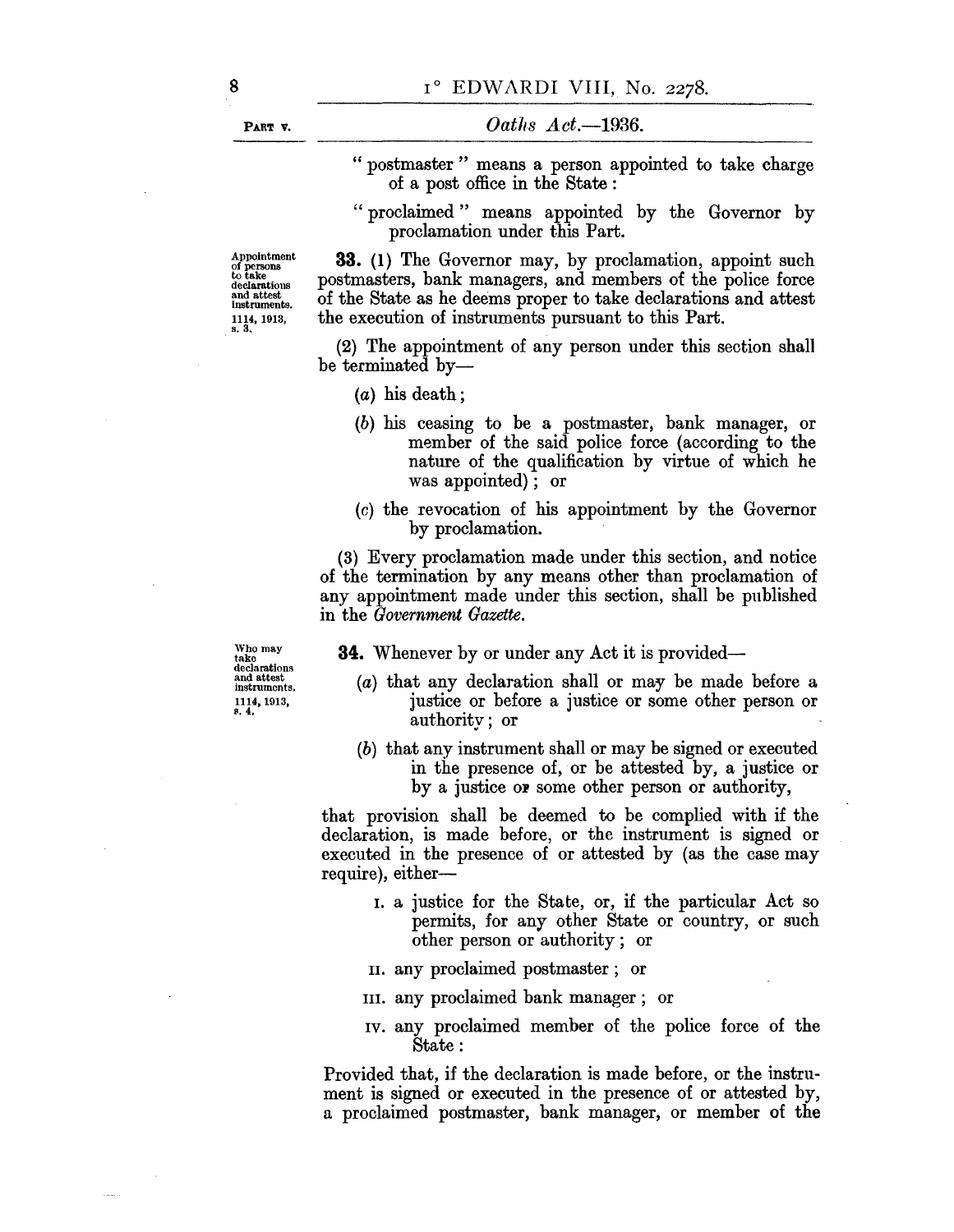*Oaths Act.-1936.* 

police force, the name of the town or other place where his office is situated, or he is stationed, is stated on such declaration or instrument in connection with his signature and description.

**35.** The words "proclaimed postmaster", or "proclaimed Meanings of bank manager", or "proclaimed police officer" appearing declarations after any signature in or upon any declaration or instrument instruments. shall respectively be taken to mean proclaimed postmaster, s. 5. or proclaimed bank manager, or proclaimed member of the Cf. Act 926, police force of the State, as defined by this Part, unless a different meaning is indicated in or upon such declaration or instrument.

**36.** The provisions of this Part shall apply notwithstanding Act to apply, the provisions of "The Real Property  $\overline{\text{Act}}$ , 1886", or any standing provisions of other Act or law.  $\overline{\text{atm}}$  any other

1114,1913, s.6.

In the name and on behalf of His Majesty, I hereby assent to this Bill.

W. DUGAN, Governor.

9

PART V.